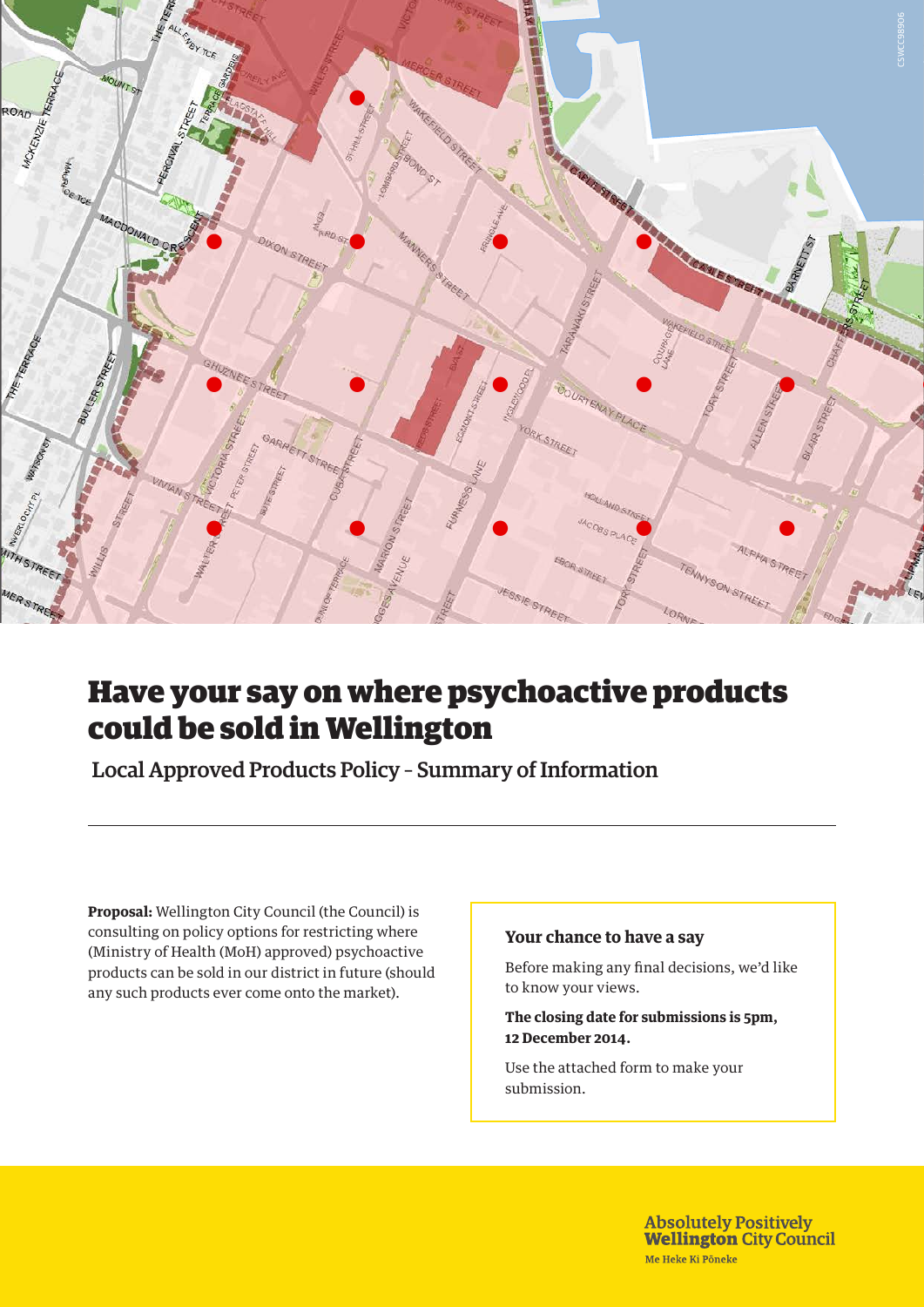## **Contents**

| <b>Background Summary</b>                                                       | 3 |
|---------------------------------------------------------------------------------|---|
| What are psychoactive products?                                                 | 3 |
| Why might this Council have a policy on<br>psychoactive products?               | 3 |
| What are the main laws that govern psychoactive<br>products and a local policy? | 3 |
| How restrictive can we make a policy?                                           | 3 |
| <b>Preferred Policy Option - Map 1 - Widest</b><br>spacing between sellers      | 4 |
| <b>Statement of Proposal: Local</b><br><b>Approved Products Policy</b>          | 6 |
| <b>Background:</b>                                                              | 6 |
| About psychoactive products                                                     | 6 |
| <b>Important Facts</b>                                                          | 6 |
| New national laws to restrict psychoactive<br>substances                        | 7 |
| Desired impacts of new legislation and testing<br>requirements                  | 7 |
| What the Council could influence through a LAPP                                 | 7 |
| <b>Objectives of a LAPP</b>                                                     | 8 |
| Policy Options for a LAPP                                                       | 8 |
| Reasons why Option 1 is currently preferred                                     | 8 |

| <b>Alternative Option 2 - Widest spacing</b><br>from sensitive sites | 1Ω |
|----------------------------------------------------------------------|----|
| <b>Alternative Option 3 - Clustered sellers</b>                      | 12 |
| <b>Alternative Option 4 - Having no policy</b>                       | 14 |
| <b>Glossary of Terms used in the LAPP</b>                            | 15 |
| LAPP (Policy) Review Clause                                          | 16 |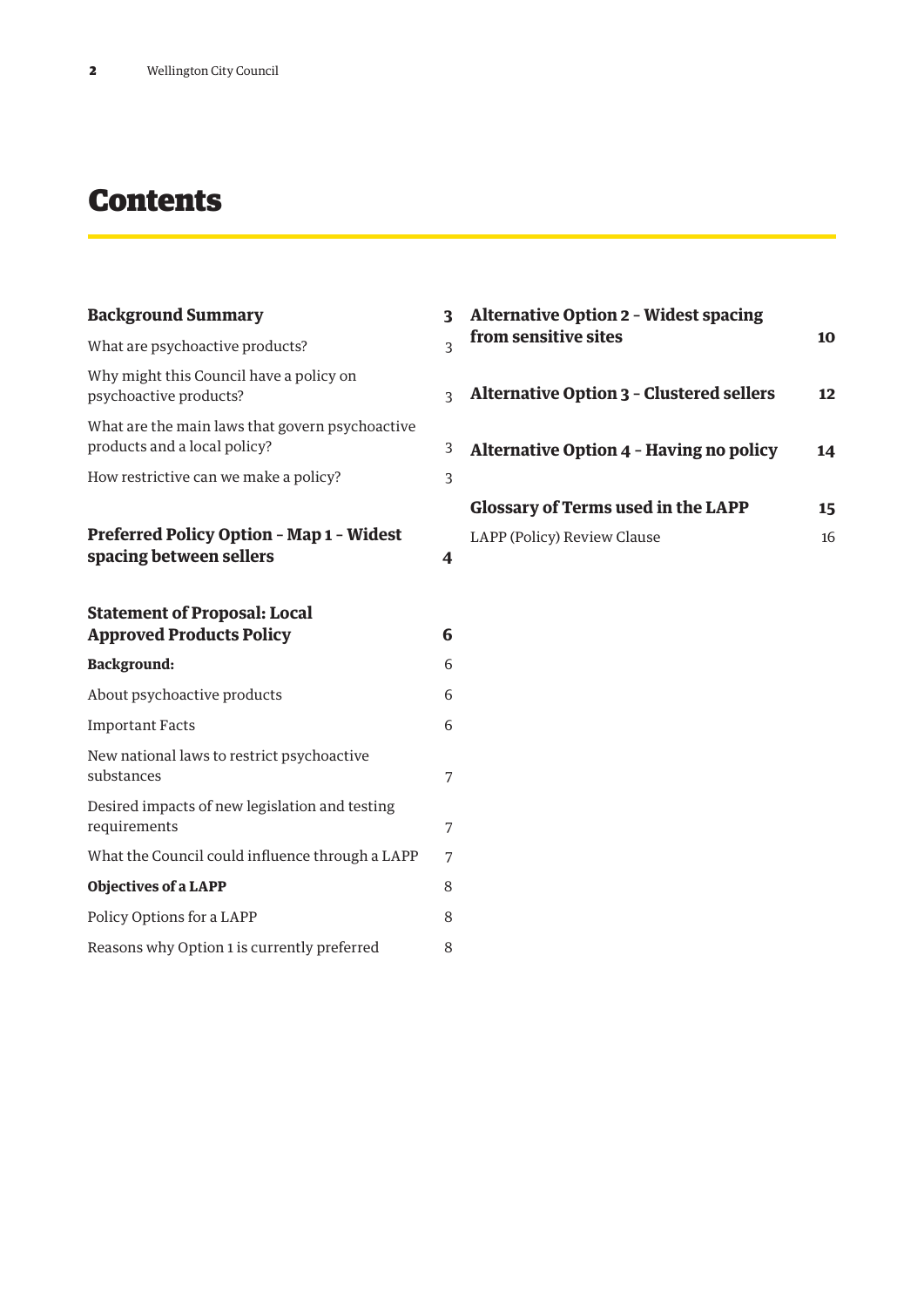### Background Summary

#### **What are psychoactive products?**

Psychoactive products are sometimes known as 'legal highs'. For example, party pills. These products contain psychoactive substances that some people consume. Some previously legal products, such as synthetic cannabis smokes, are unlikely to be legal again in future.

A psychoactive substance is defined as a substance, mixture, preparation, article, device, or thing capable of inducing a psychoactive effect (by any means) in an individual who uses the psychoactive substance.

#### **Why might this Council have a policy on psychoactive products?**

Since May 2014, there has been a temporary ban on previously legal psychoactive products. Central Government plans to lift this temporary ban and make it legal for certain psychoactive products to be sold from mid-2015 onwards if they pass new, more stringent tests (for health risks, potential for misuse and other harms).

The Council wants to be proactive, and ensure there is a policy to control where future approved products can be sold before they can appear on the market. If Council had no policy, sellers may locate anywhere in the District.

That said, a Council policy would have marginal impacts compared to new central Government laws, but would add some further restrictions to those laws.

#### **What are the main laws that govern psychoactive products and a local policy?**

The main laws are the Psychoactive Substances Act 2013 (the Act) and the Psychoactive Substances Regulations 2014.

Under these laws, all sellers of approved products need to be licensed (the Ministry of Health).

To be legal, any products would need to pass new tests for health, potential for misuse, and other harms. The Ministry of Health (MoH) believes that most readily available alcoholic drinks and cigarettes would fail if they were subjected to the same tests.

No injectable or pure powder, and probably no smokeable products (such as synthetic cannabis smokes) will be approved for sale. Approved products (if there are any in future) would likely be in pill, capsule, vaporiser, or e-cigarette forms.

Sections 66 to 69 of the Act allow Councils to have a (local) approved products policy (LAPP) controlling where approved products are sold. A LAPP informs whether or not the MoH accepts applications for licences to sell approved products.

More facts about the laws and what they mean for future approved products are explained in the Statement of Proposal.

#### **How restrictive can we make a policy?**

There are many people in the community who want approved products banned from being sold anywhere within the Wellington District (even in their hopefully less harmful forms). However, national laws (described above) prevent the Council from being able to do this or from having policy that is overly-restrictive. National laws are outside the control of Council.

For example, Hamilton City Council has already faced a threat of legal action by the approved products industry for having a policy that is more restrictive than intended by central government, and because of this, is revisiting its policy. If a LAPP was found to be too restrictive and overturned, there might be no local controls on sales of approved products.

The Council policy would have marginal impacts in that it could not (legally) control consumption or internet sale of approved products, or hours of shops selling approved products. It would inform decisions by the licensing body (MoH).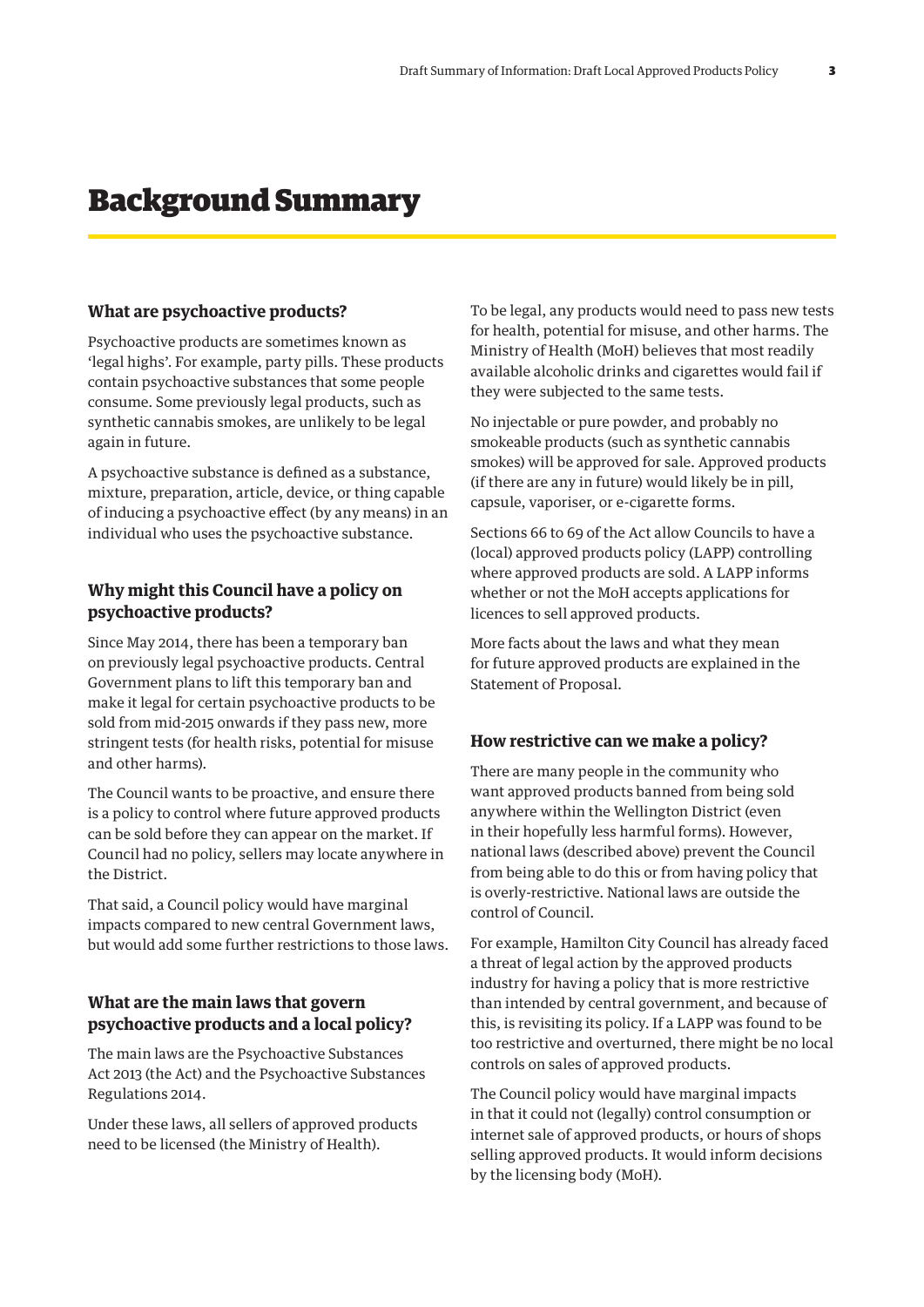# Preferred Policy Option – Widest space between sellers

The Council currently favours a policy option that is as restrictive as possible without risking legal challenge. A legal challenge could potentially make a policy invalid, resulting in no controls on where future approved products could be sold. Part of reducing the risk of a legal challenge is basing the policy on robust (rather than anecdotal) evidence.

The Council (through the Statement of Proposal) is consulting on several policy options. The most preferred option is currently that (MoH approved) retail premises (selling approved products) are:

- only permitted within a defined area of Wellington's southern Central Business District (CBD) in map 1
- at least 200 metres away from all of the following sensitive sites in Wellington: high schools and Wellington's YMCA
- at least 50 metres away from all of the following sensitive sites in Wellington: primary schools, preschools, and kindergartens
- spaced at least 200 metres apart from each other.

Map 1 shows this preferred option. More details (including the justification for this option) are in the Statement of Proposal.

Full copies of the Statement of Proposal that details the options are available from:

- http://wellington.govt.nz/have-your-say/ consultations
- Council libraries
- the Council's service centre, 101 Wakefield Street
- or phoning 499 4444.

For further information, you can email us at lapp@ wcc.govt.nz

There are several ways you can have your say. You can make a submission :

**Online:** wellington.govt.nz/have-your-say/ consultations

E-mailing us your thoughts: lapp@wcc.govt.nz

Phoning: 499 4444

Filling out the submission form (on the back of this document) or writing a letter and posting it to Free Post Wellington City Council, PO Box 2199, Wellington 6140, or drop it off at our service centre (101 Wakefield Street).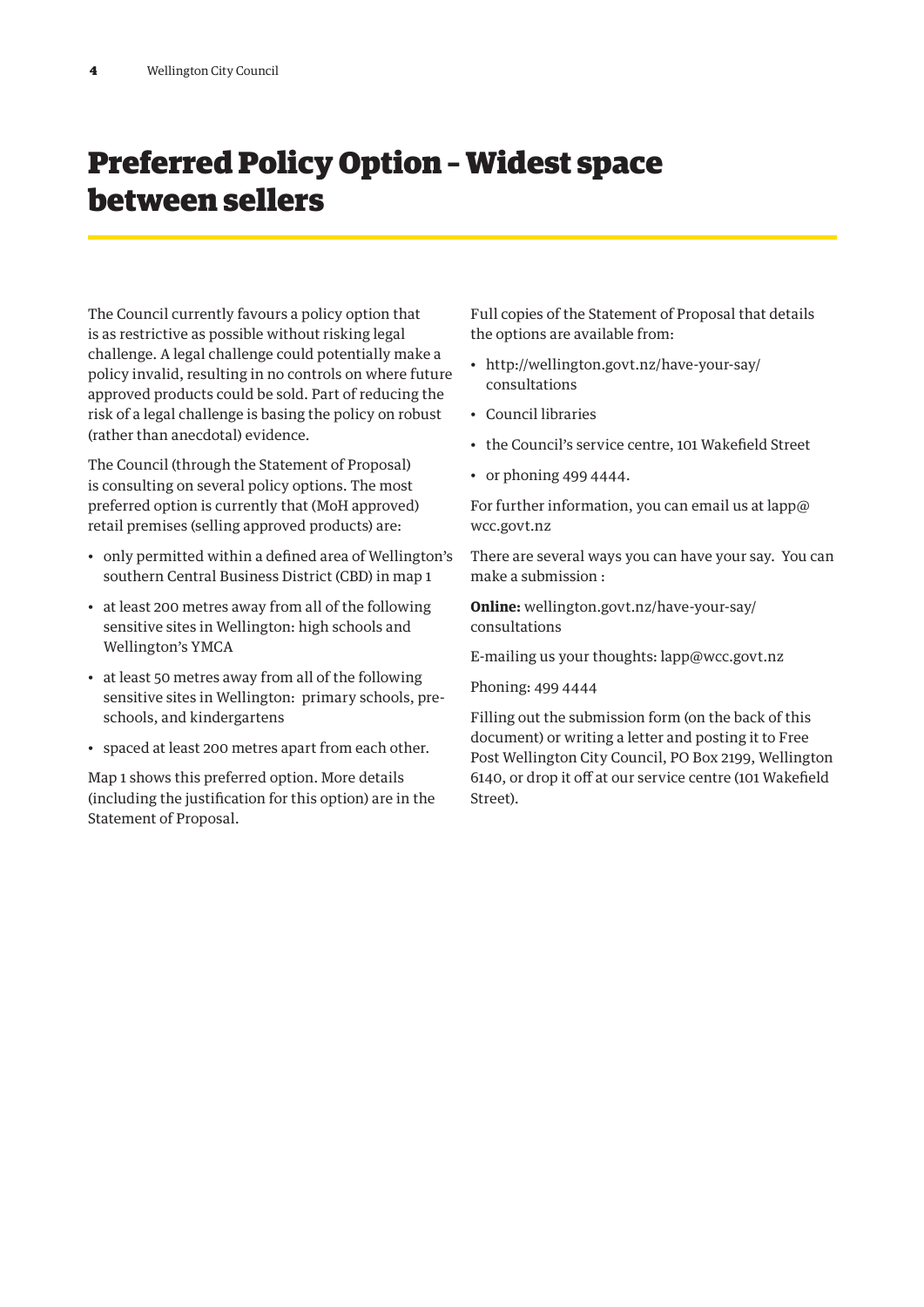

101 Wakefield Street WELLINGTON, NZ

REFERENCE: AUTHOR: Sean Audain DATE: 13/10/2014

Absolutely Positively<br>**Wellington** City Council Me Heke Ki Põneke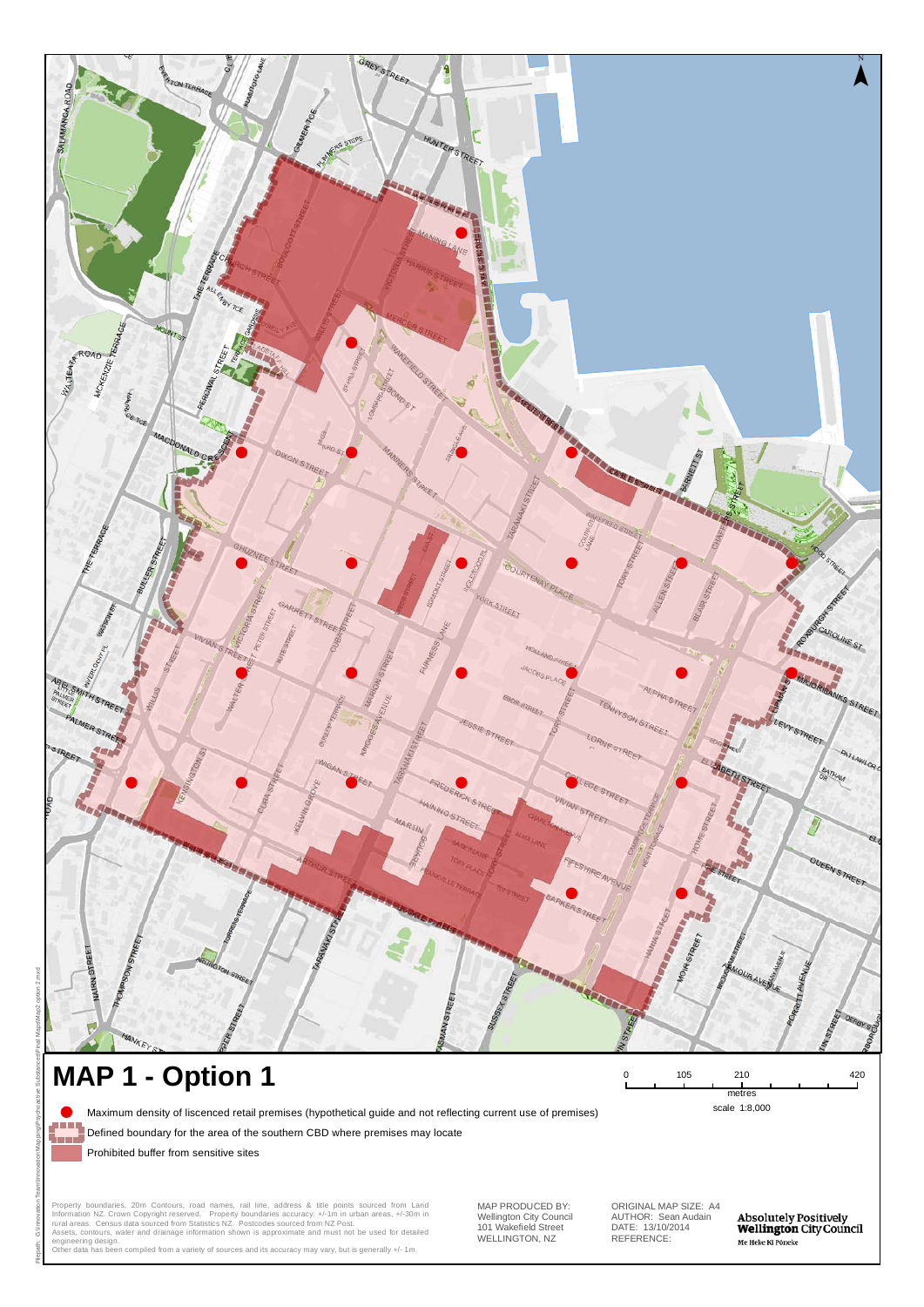## Statement of Proposal: Local Approved Products Policy

### (restricting where any legal psychoactive products may be sold in future)

This Statement of proposal has been prepared to fulfil the purposes of s.83(1)(a) and s.87(2) (a) of the Local Government Act 2002, and s.69 of the Psychoactive Substances Act 2013 (the Act).

#### **BACKGROUND:**

#### **About psychoactive products**

Psychoactive products are sometimes known as 'legal highs'. For example, party pills. These products contain psychoactive substances that some people consume. Some previously legal products, such as synthetic cannabis smokes, are unlikely to be legal again in future.

A psychoactive substance is defined as a substance, mixture, preparation, article, device, or thing capable of inducing a psychoactive effect (by any means) in an individual who uses the psychoactive substance.

#### **Important Facts**

- New national laws prevent any Councils from banning (or effectively banning) all sales of psychoactive products within their districts.
- Despite a temporary ban (that started in May 2014), central government will allow some psychoactive substances to be sold from mid-2015 onwards, if they pass new stricter tests for 'low risk of harm' (for the potential for misuse, health, interactions with alcohol and for other harms).
- Only psychoactive products approved by the MoH (approved products) would be legally sold.
- The MoH regards any future approved product as posing a 'low risk of harm' and expects that "the addictive nature of the products, as previously seen [before this temporary ban], will not be there with low risk approved products".
- Under the Act (section 52) approved products **cannot** be sold in any of the following places:

grocery stores (dairies), supermarkets, convenience stores, service stations, places selling alcohol, vehicles (including mobile street carts), or temporary buildings.

- It will remain illegal for approved products to be sold to (or possessed by) people under 18.
- It will only be legal for premises to sell approved products if they are granted a licence to do so.
- Licences will be issued and decided upon by the MoH (through its office of the Psychoactive Substances Regulatory Authority).
- The regulation of premises selling approved products (including locations) will be enforced by the Police and MoH.
- The Council has no role in issuing or enforcing licences.
- The Council's Local Approved Products Policy would be part of several considerations that inform MoH's decisions on whether or not to grant licences to sell approved products.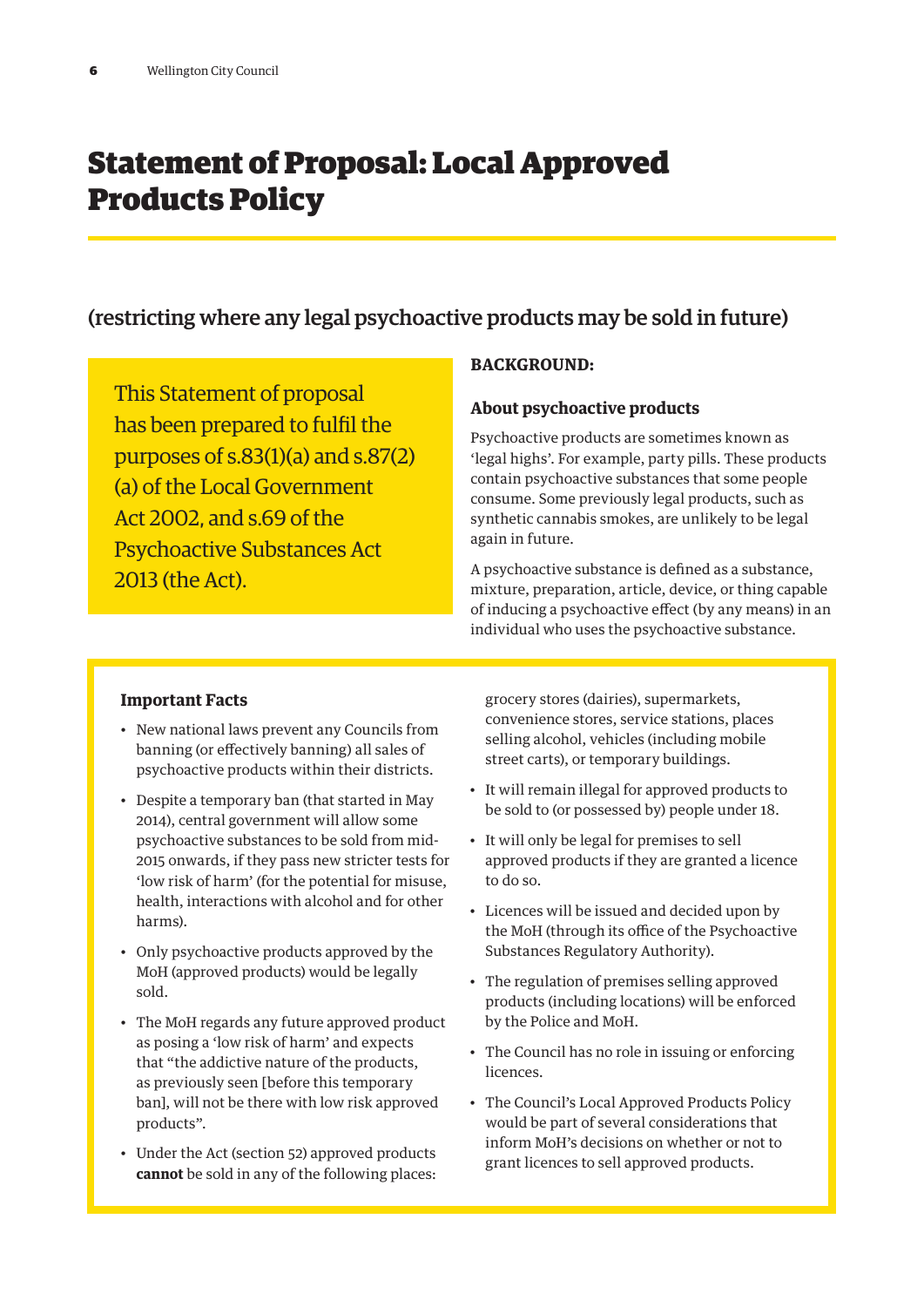#### **New national laws to restrict psychoactive substances**

Central Government introduced new laws to substantively restrict the type and nature of legal psychoactive products that may be legally sold. Those laws are the Psychoactive Substances Act 2013 (the Act) and various Psychoactive Substances Regulations (the Regulations).

Those new laws are expected to take full effect from mid-2015. Currently (since May 2014) there is a temporary ban on the selling of all psychoactive products (as defined by the Act). However, from mid-2015, certain psychoactive substances may be approved for sale by MoH. The emphasis, though, will be on the manufacturer needing to prove that new or existing products are 'low risk' before they become legal.

#### **Desired impacts of new legislation and testing requirements**

To be approved for sale by the MoH, those **(approved products)** will need to pass more tests (than before this temporary ban). Any product testing as higher than posing a 'low risk of harm' will not be approved for sale.

MoH advises that "no synthetic cannabinoids will be able to pass the approval process". It will also be illegal for psychoactive products to be sold in injectable or powder form. Approved products (if there are any in future) would likely be in pill, capsule, vaporiser, or e-cigarette forms.

MoH also advises that if most readily available alcoholic drinks and cigarettes were subject to the same tests as any future approved products, they would fail (scoring as higher-than-low risk of harm).

#### **The Council wants to further restrict where psychoactive products are sold on behalf of Wellington's communities**

Despite assurances by MoH on the 'low risk' nature of any future approved products, the Council is aware that many people in the community want sales of these products to be as restricted as possible.

The purpose and intent of the Act only give the Council limited influence around restrictions. However, the Council is keen to adopt a policy (local approved products policy or LAPP) to allow Wellington's communities some control around where approved products might be sold.

#### **What the Council could influence through a LAPP**

Local councils are not obliged to develop a LAPP but can do if they choose. Under sections 66 to 69 of the Act, a LAPP could determine:

- the areas within the Wellington City District where approved products may be sold (eg suburbs versus the central business district or residential versus industrial versus shopping areas)
- the minimum distance between shops selling approved products
- the minimum distance between shops selling approved products and sensitive sites (eg schools)
- different conditions for retail premises to conditions for premises used for wholesale or for internet purchase.

People who can prove they are over 18 will still be able to purchase approved products over the internet. A LAPP could also not control consumption of approved products.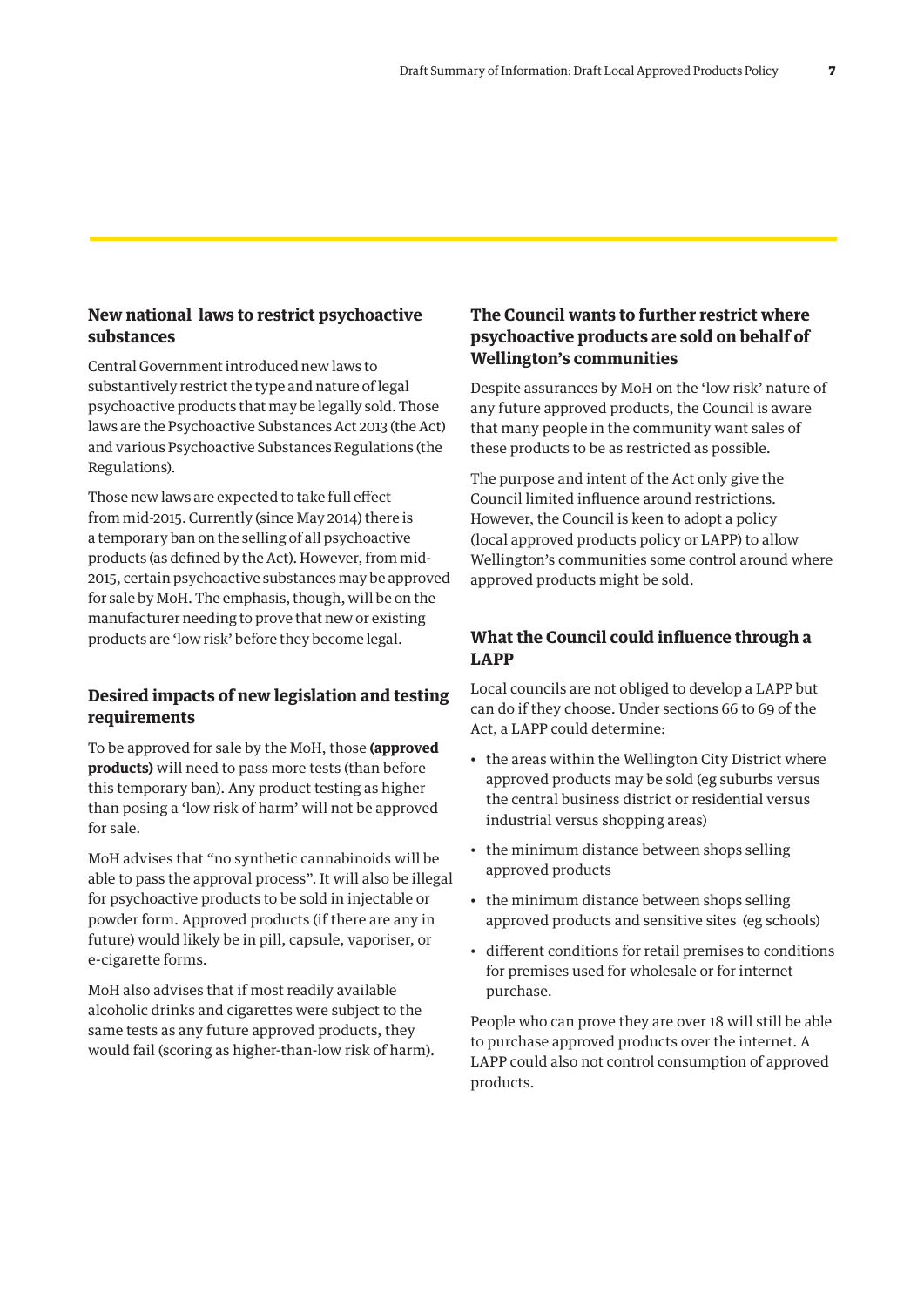#### **OBJECTIVES OF A LAPP**

The objectives of a Wellington District LAPP are to:

- (a) **be legal –** ie align with the purpose and intent of the new laws that "regulate the availability of psychoactive substances in New Zealand to protect the health of, and minimise harm to, individuals who use psychoactive substances" in a way that still enables approved products to be sold in the Wellington District
- (b) **be based on robust evidence**  to withstand any legal challenge or review.

For example, if a Wellington District LAPP was found to be too restrictive for products that the Ministry of Health deems as 'low risk' and overturned, there might be no local controls on where approved products can be sold.

- (c) **help reduce wider community harms** from approved products
- (d) **reflect community preferences as far as possible** for where approved products may be sold (while aligning with the purpose and intent of the Act)
- (e) **provide a clear guide** for the Psychoactive Substances Regulatory Authority for decisions on licence applications within the Wellington District.

These objectives and the policy options that follow have been developed after consultation with nongovernment organisations, charities, residents, retailers, the Police, Regional Public Health, the approved products industry, and after obtaining legal advice.

#### **POLICY OPTIONS FOR A LAPP**

#### **Preferred – Option 1 – Widest spacing between licensed premises – Map 1 – Page 5**

Retail premises licensed to sell approved products (including premises for internet sales) would only be permitted:

- 1.1 within the southern area of Wellington's central business district (CBD) as shown within the solid red boundary of map 1; and
- 1.2 at least 200 metres away from all of the following sensitive sites in Wellington: high schools/ colleges and Wellington's YMCA; and
- 1.3 at least 50 metres from all of the following sensitive sites in Wellington: primary schools, pre-schools or kindergartens; and
- 1.4 at least 200 metres from all other retail or internet sales premises that are licensed to sell approved products.

**Definition of separation distances** – For the purposes of parts 1.2 to 1.4 above, the separation distances are to be measured from the external legal boundary of each premises. Minimum separation distances would be based on premises that exist when a licence is applied for.

**New Developments Clause:** If a new premises (of the type identified in 1.2 or 1.3) opens within the minimum distance of an already licensed retail premises (that seeks to renew its licence), the Council would work with that licensed retail premises to find an alternative suitable location. For as long as a suitable alternative location is not available, the current location would be deemed to comply with the LAPP.

**Map 1 (page 5)** provides a visual guide to the areas where licensed retail premises would be permitted under this option, although those areas would change over time as new premises (eg schools or licensed retail premises) open, close or relocate.

#### **Reasons why Option 1 is currently preferred**

**Area of CBD chosen** – Many organisations (including the Police and Regional Public Health) prefer approved products to be sold in the CBD, primarily for safety reasons. The Council also believes that individuals buying and selling approved products are safer in this area, because (compared to most other geographical areas) there is greater visibility, lighting, passive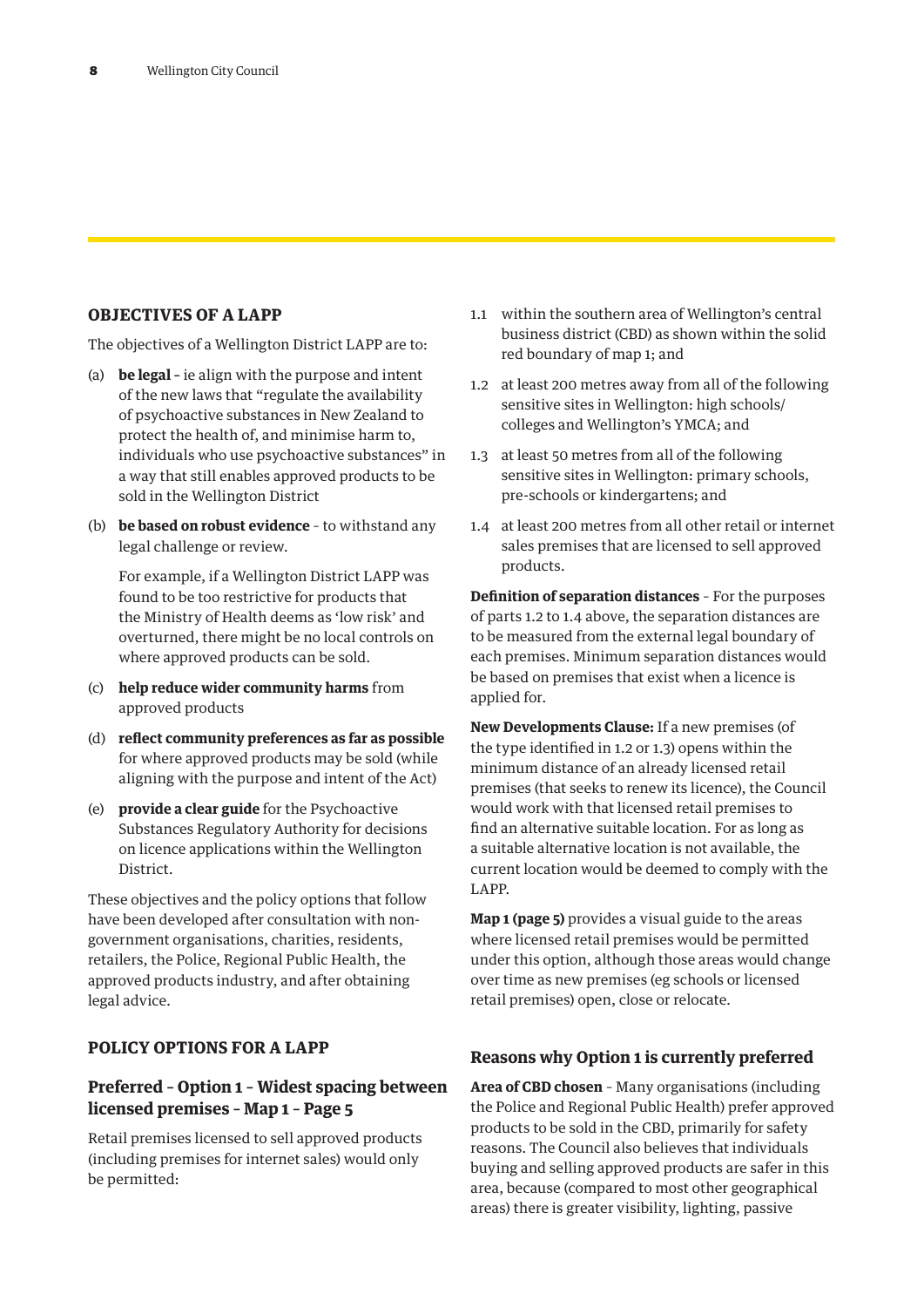surveillance (eg foot and vehicle traffic throughout the day and evening), and greater Police and public presence.

Limiting premises that sell approved products to this area also keeps those premises away from the city's larger residential neighbourhoods and from the more deprived areas of the city (as measured by the NZ Index of Deprivation). There is evidence that potentially mind-altering substances can create greater problems among some people on lower incomes.

The southern area of the CBD that is currently favoured by the Council (see map 1) is broadly the city's main entertainment area. This area is also large enough for the Council to ensure that premises are spaced further away from each other (through the LAPP having larger minimum separation distances to prevent premises clustering around each other).

Previous incidences of several sellers being close together on particular streets would not be allowed under this option because of the 200 metres minimum distances between premises.

In a recent survey of 307 representative residents, the most preferred areas in the (District Plan zoned) CBD for licensed retail premises to locate were in the southern CBD, including Cuba Street and Courtenay Place and surroundings. The least preferred areas in the CBD were the waterfront and northern (Lambton) areas of the CBD. Those factors have also determined the area chosen.

Additionally, the southern CBD area chosen is well policed by a City Policing Team of a Sergeant and four Constables, on a full time basis. These police will be exclusively devoted to this Southern CBD area, particularly around Cuba Street, Courtenay Place and surrounding streets. They have an approach of problem-oriented policing, identifying specific problems and working with local southern CBD communities to resolve those problems.

**At least 200 metres from high schools/colleges and YMCA** – There is evidence that potentially mind-

altering substances can create greatest problems among under-age users (some teenagers under 18 years old). This evidence is based on a scientific understanding of the development of the human brain at various ages, data from Emergency Department admissions, and discussions with the YMCA and youth service organisations. Some teenage people can also arguably be mistaken (by sellers) as being over 18.

The above premises are:

- often where teenagers spend relatively long periods during the week (rather than simply being where those people might sometimes go); and
- easily defined (for legal purposes).

In the residents' survey, 200 metres was the preferred minimum distance from premises regarded as sensitive.

**At least 50 metres from primary schools, pre-schools or kindergartens** –There is limited evidence that licensed retailers of approved products locating next to these institutions for younger children would cause harm to users. Children of primary school age and below could also not be reasonably mistaken (by sellers) as being over 18. However, greater visibility might 'normalise' approved products among young children.

A distance of 50 metres would help reduce this visibility from premises where young children spend relatively long periods during the week. Those premises can also be easily defined (for legal purposes).

**At least 200 metres between premises** – There is evidence that spacing premises (that sell potentially mind-altering substances) further apart reduces the convenience of buying the substances and reduces overall problems associated with those substances.

The 200 metre spacing is approaching the greatest distance we are confident aligns with the intent of the Act – ie needing to allow some licensed premises to sell approved products within the southern CBD area.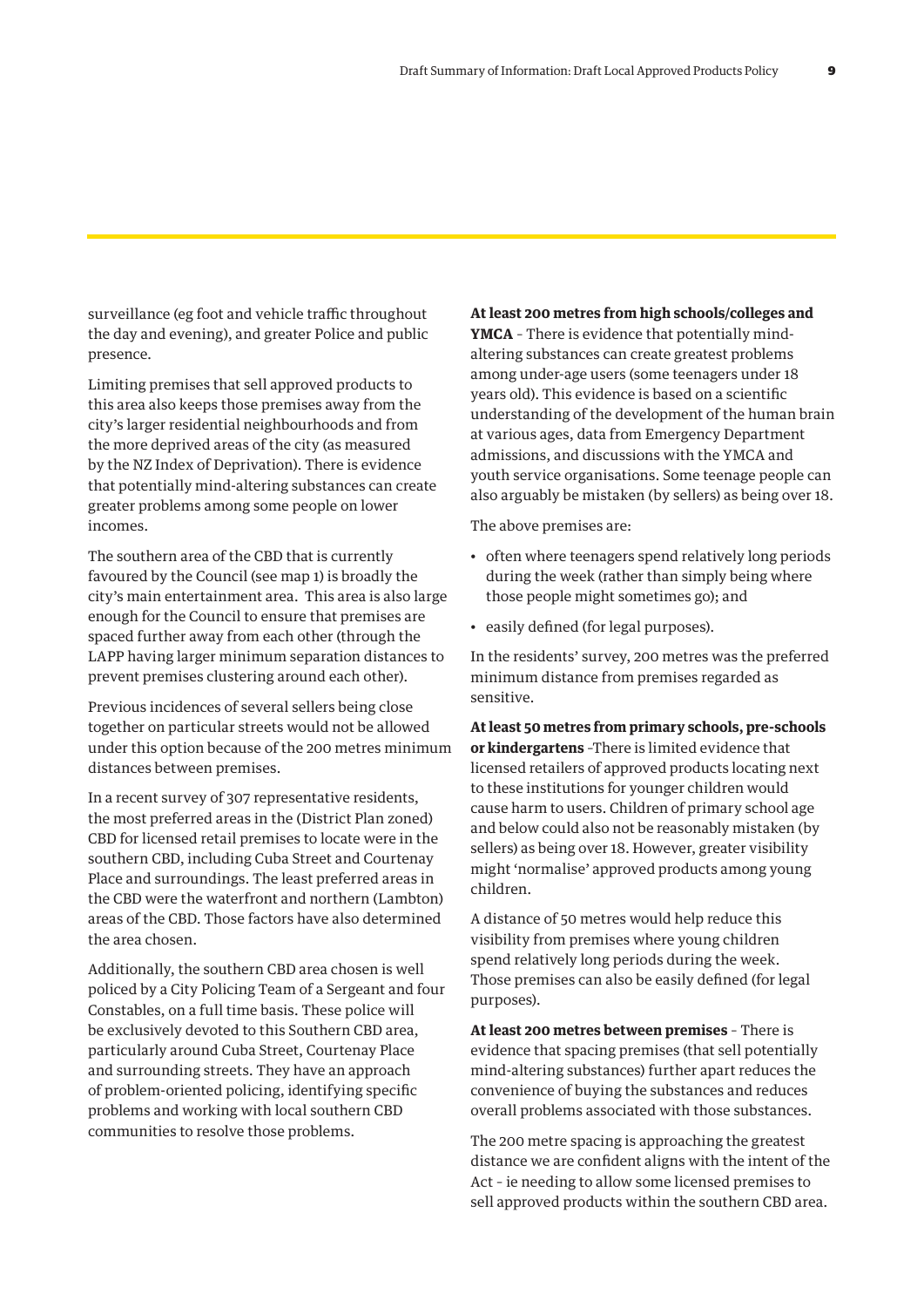## Alternative Option 2 – Widest spacing from sensitive sites

Retail premises licensed to sell approved products (including premises for internet sales) would only be permitted:

- 2.1 within the same southern area of Wellington's central business district (CBD) as Option 1 - shown on map 2; and
- 2.2 at least 400 metres from all of the following sensitive sites in Wellington: high schools/ colleges, and Wellington's YMCA; and
- 2.3 at least 50 metres from all of the following sensitive sites in Wellington: primary schools, pre-schools or kindergartens; and
- 2.4 at least 180 metres from all other retail or internet sales premises that are licensed to sell approved products.

The same definition of separation distances and New Developments Clause for Option 1 would apply for this option.

To align with the intent of the Act (ie to reasonably allow some licensed premises to sell approved products within the southern CBD area), increasing minimum distances from sensitive sites (to 400 metres instead of 200 metres in option 1) would mean reducing minimum distances between premises (to 180 metres from 200 metres in option 1).

A benefit of this option would be potentially harder access to approved products to some under-age teenage users for most of the day. However, this option is not currently preferred because licensed retail premises would be closer together under this option, providing easier access to potentially mindaltering substances within the areas that they are sold.

**Map 2** provides a visual guide to the areas where licensed retail premises would be permitted under this option, although those areas would change over time as new premises (eg schools or licensed retail premises) open, close or relocate.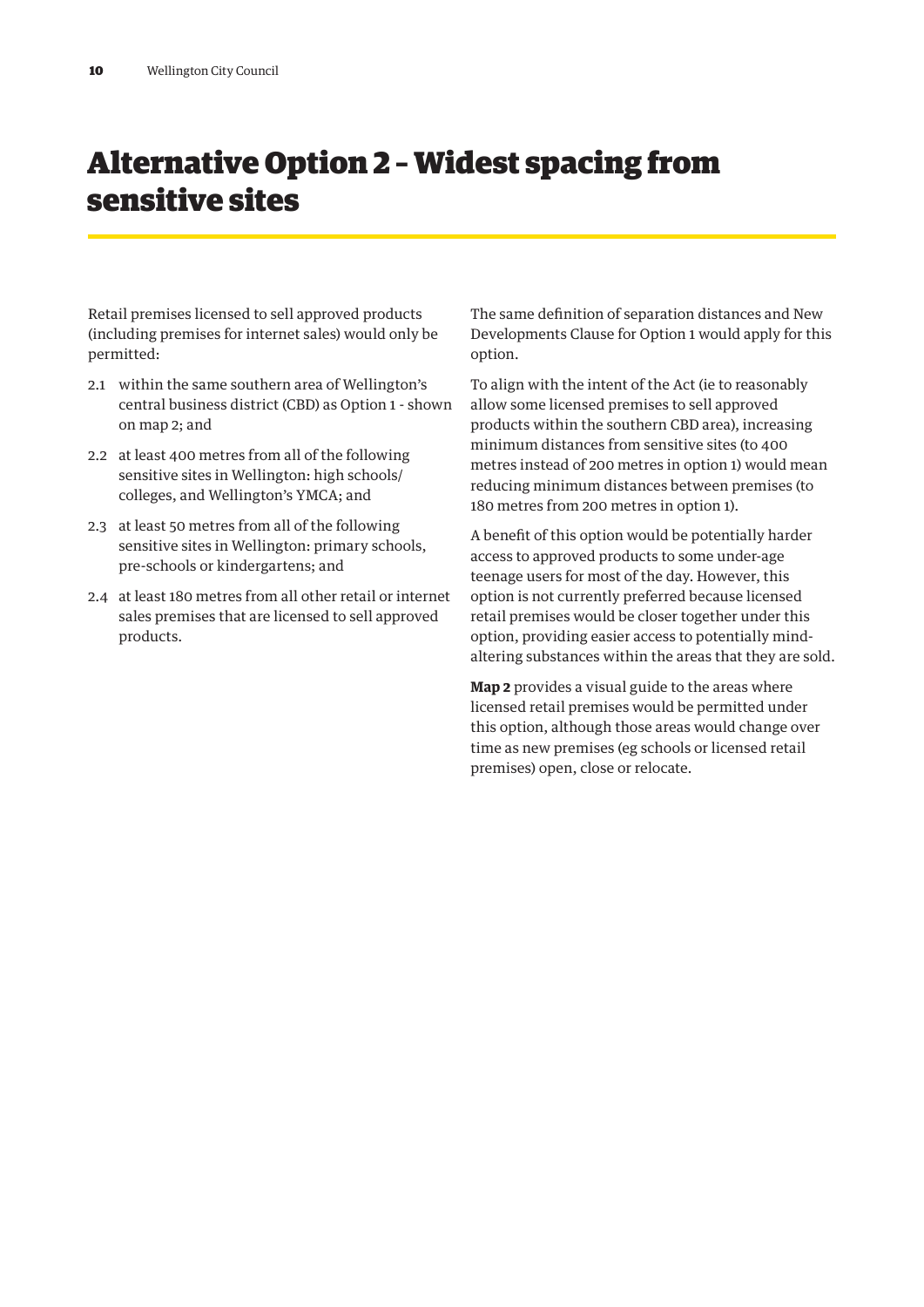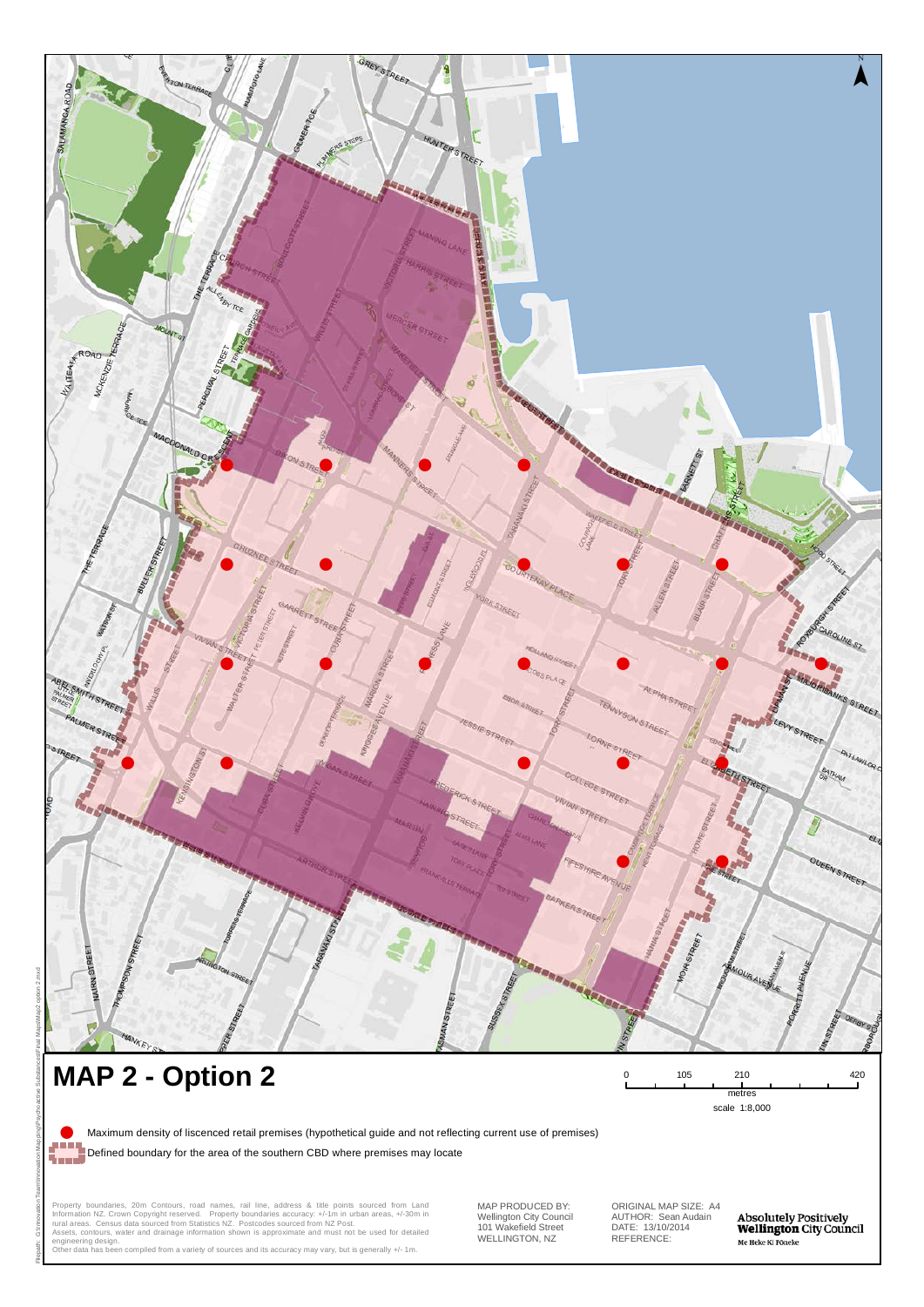### Alternative Option 3 – Clustered sellers

Retail premises licensed to sell approved products (including premises for internet sales) would only be permitted:

- 3.1 within the areas of Cuba Street, east Dixon Street, east Manners Street, and Courtenay Place shown in Map 3, where there is generally a higher density of premises with a liquor licence, restaurants and other evening entertainment; and
- 3.2 at least 200 metres from all of the following sensitive sites in Wellington: high schools, and Wellington's YMCA (as in Option 1); and
- 3.3 at least 50 metres from all of the following sensitive sites in Wellington: primary schools, pre-schools or kindergartens (as in Option 1); and
- 3.4 at least 60 metres from all other retail or internet sales premises that are licensed to sell approved products.

The same definition of separation distances and New Developments Clause for Options 1 and 2 would apply for this option.

To align with the intent of the Act (ie reasonably allow some licensed premises to sell approved products within this significantly smaller area), minimum distances between premises would need to be significantly reduced (to 60 metres from 200 and 180 metres in options 1 and 2 respectively).

A benefit of this option may be that a smaller area may be more easily policed, and people will know exactly where to expect to see (or avoid) approved products being purchased or sold.

However, this option is not currently preferred because licensed retail premises would be significantly closer together under this option, providing easier access to potentially mind-altering substances, and potentially encouraging greater congregations of people wanting psychoactive substances in those areas.

**Map 3** provides a visual guide to the areas where licensed retail premises would be permitted under this option, although those areas would change over time as new premises (eg schools or licensed retail premises) open, close or relocate.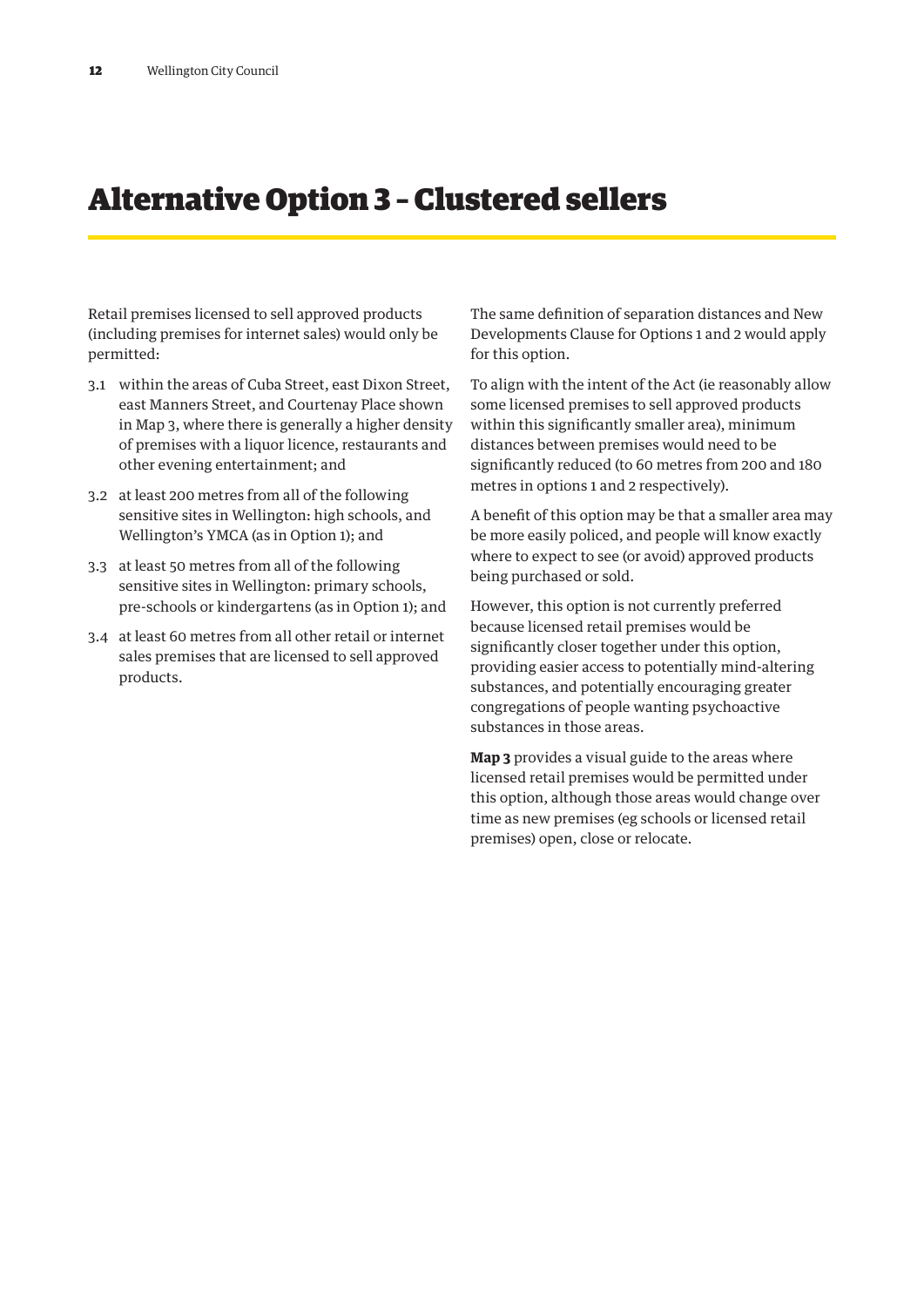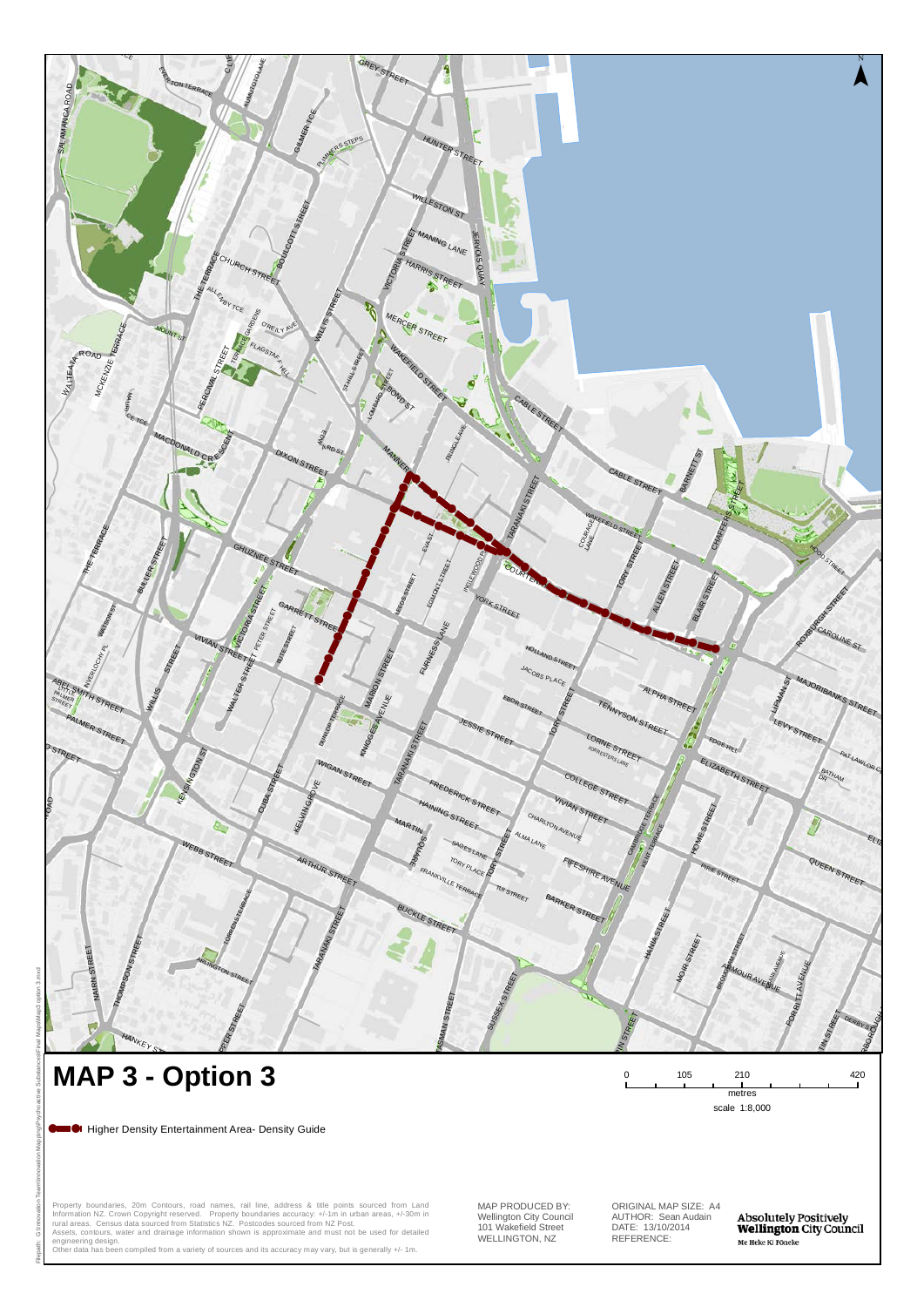# Alternative Option 4 – Having no policy

Having no LAPP is a legal option under central government legislation. This option is not preferred. The Council wants to reflect the wishes of large sections of the community in proactively placing some extra local restrictions on where potentially mindaltering (albeit hopefully lower risk) products may be sold in the future.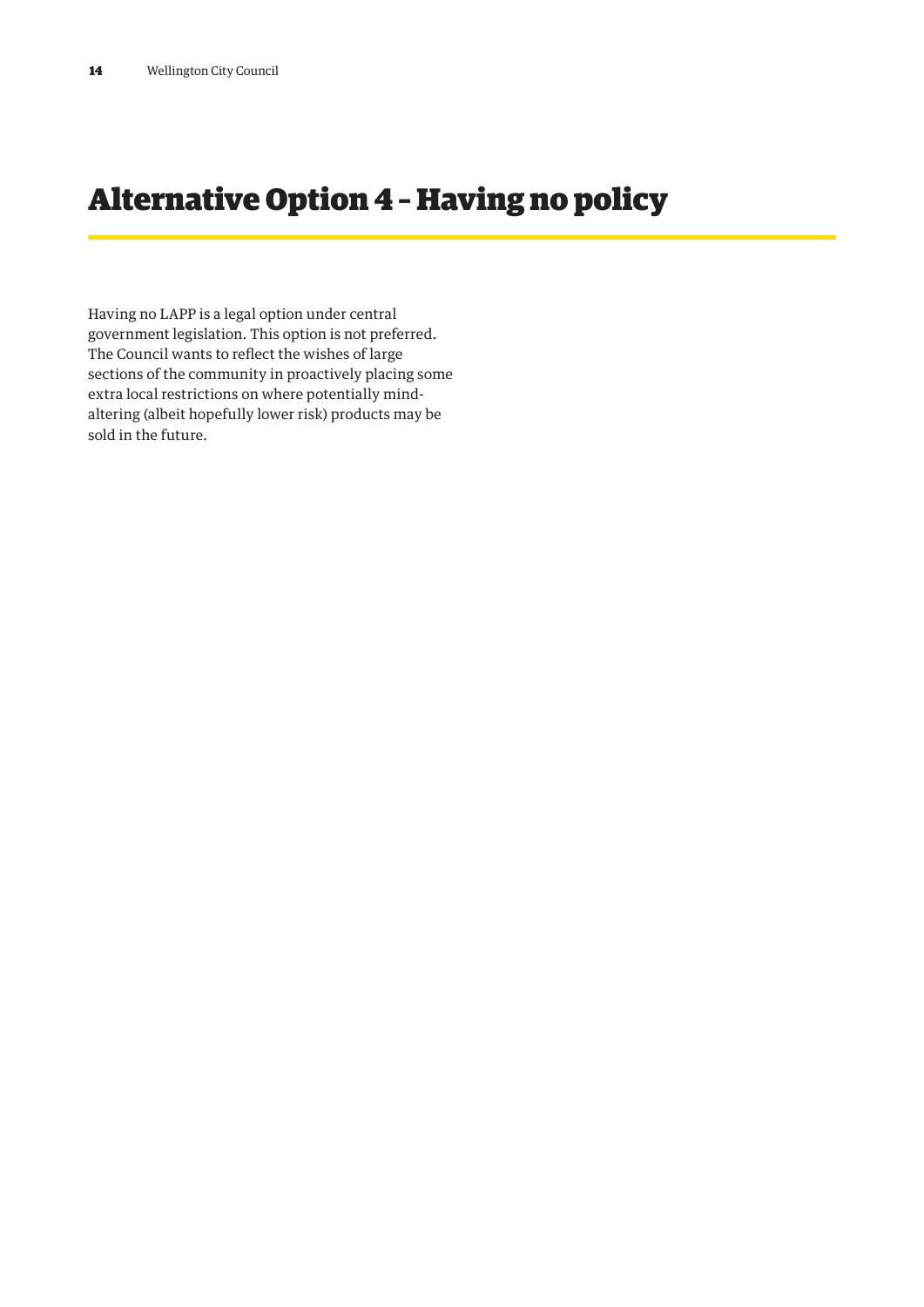# Glossary of Terms used in the LAPP

| <b>Approved Product</b>                            | Means a psychoactive product approved by the Authority under<br>Section 37 of the Psychoactive Substances Act (the Act).                                                                                                                                           |
|----------------------------------------------------|--------------------------------------------------------------------------------------------------------------------------------------------------------------------------------------------------------------------------------------------------------------------|
| <b>Authority (or PSRA)</b>                         | Means the Psychoactive Substances Regulatory Authority (within<br>the Ministry of Health) established by Section 10 of the Act.                                                                                                                                    |
| Licence                                            | Means a licence, as defined by the Act.                                                                                                                                                                                                                            |
| <b>Licensed internet sale premises</b>             | Means premises for which a licence to sell approved products<br>online has been granted under the Act.                                                                                                                                                             |
| <b>Licensed retail premises</b>                    | Means premises for which a licence to sell approved products by<br>retail has been granted under the Act.                                                                                                                                                          |
| <b>Licensed wholesale premises</b>                 | Means premises for which a licence to sell approved products by<br>wholesale has been granted under the Act.                                                                                                                                                       |
| <b>Minimum separation distance</b>                 | Means the separation distance as measured from the external legal<br>boundary of each premises, based on premises that exist when a<br>licence is applied for.                                                                                                     |
| <b>Psychoactive Product</b>                        | Means a finished product packaged and ready for retail sale<br>that is a psychoactive substance or that contains one or more<br>psychoactive substances.                                                                                                           |
| <b>Psychoactive Substance</b>                      | Means a substance, mixture, preparation, article, device, or thing<br>that is capable of inducing a psychoactive effect (by any means) in<br>an individual who uses the psychoactive substance.                                                                    |
| <b>Regulations</b>                                 | Means regulations made under the Act.                                                                                                                                                                                                                              |
| <b>Sensitive Sites</b>                             | Means sites that are used for long periods of time during the<br>week by people who are, or may be, particularly vulnerable to the<br>influence of the sale of psychoactive products, the sites can be<br>legally defined, and the sites are known to the Council. |
| Schools, kindergartens, early<br>childhood centres | Means "institutions" as defined by the Education Act 1989 and<br>amendments.                                                                                                                                                                                       |
| The Act                                            | Means the Psychoactive Substances Act 2013.                                                                                                                                                                                                                        |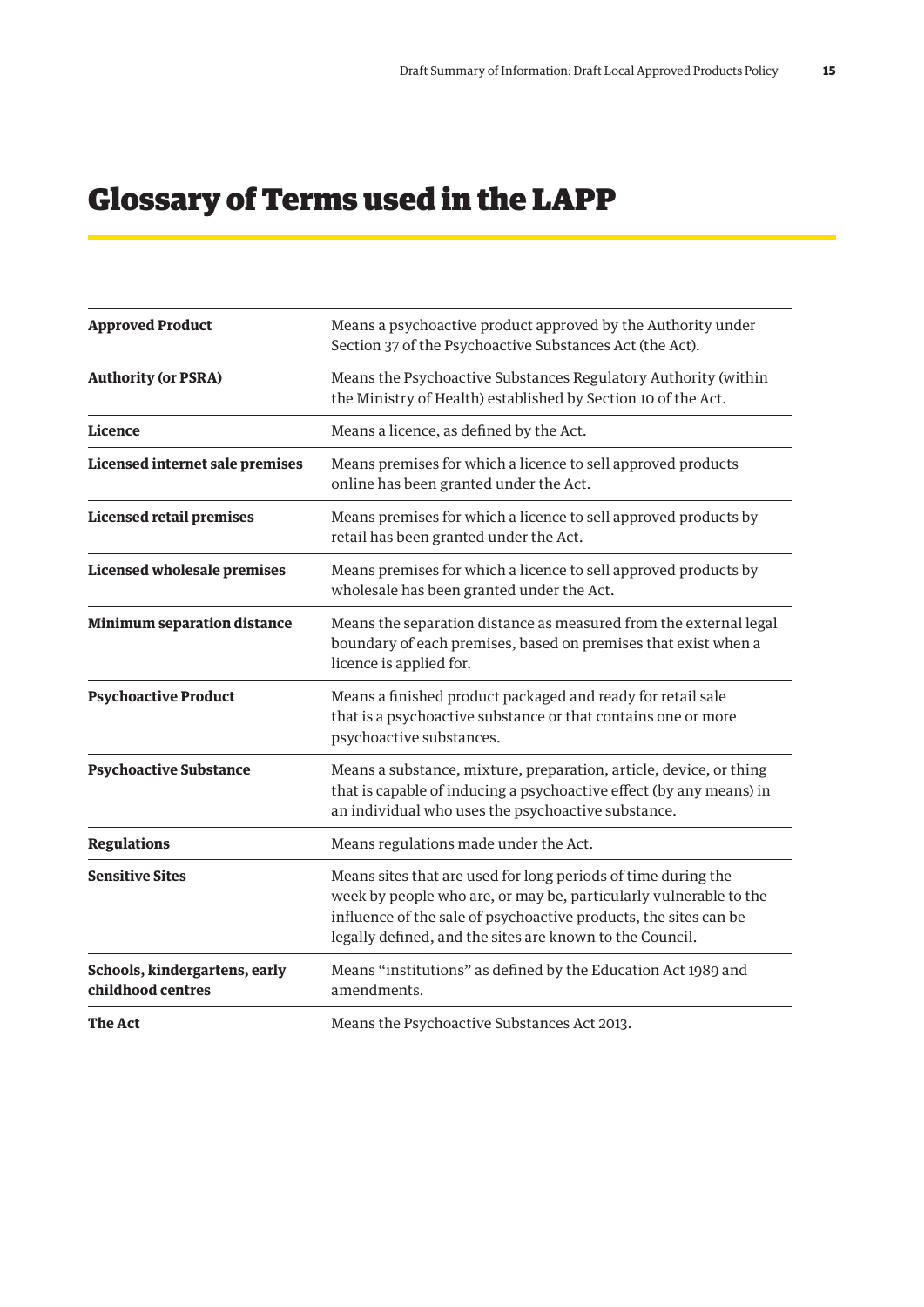### **LAPP (Policy) Review Clause**

Any WCC LAPP would be reviewed every five years as required by the Psychoactive Substances Act 2013, or at the request of Council, or in response to changed legislative and statutory requirements.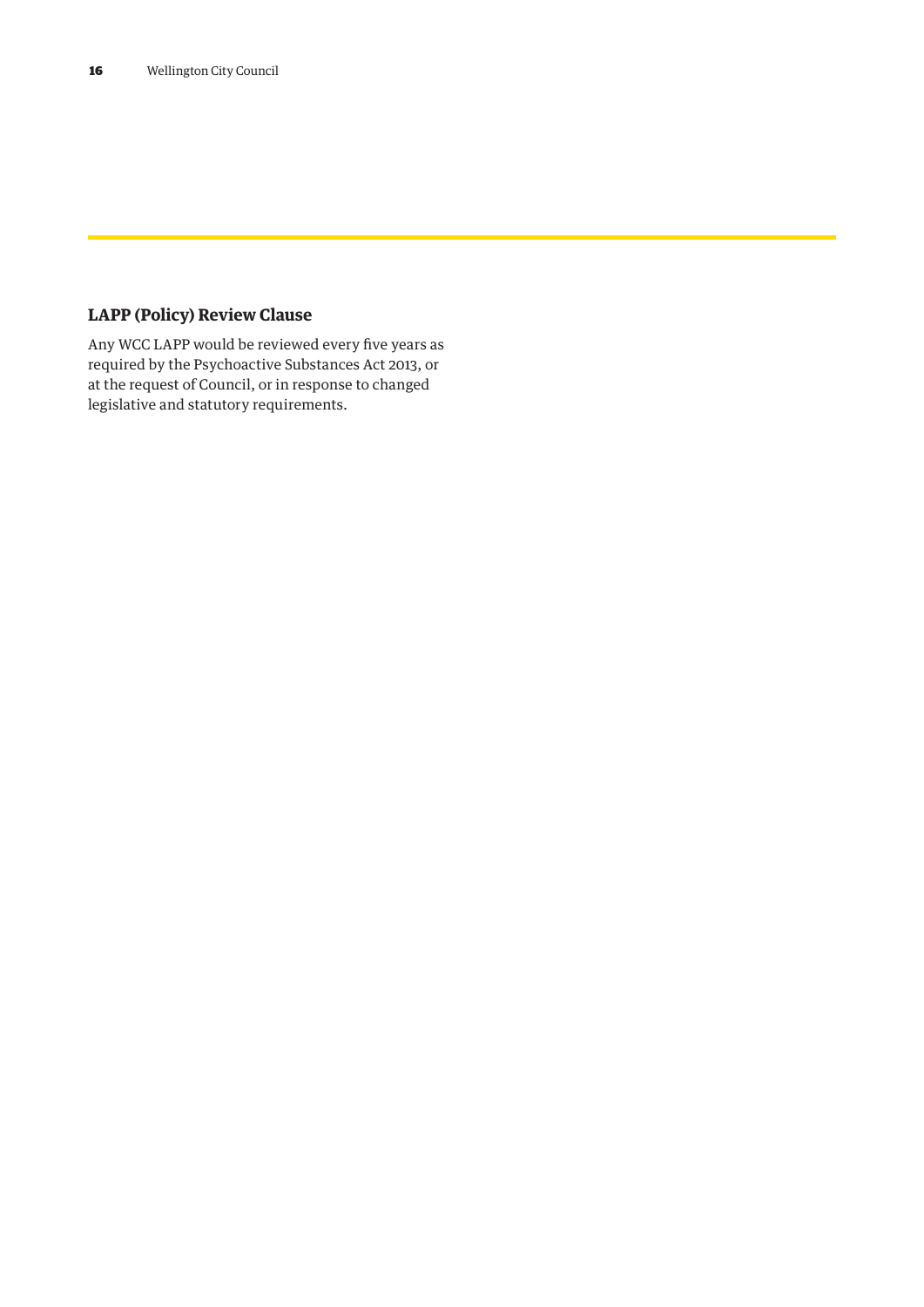# Proposal: Draft Local Approved Products Policy: SUBMISSION FORM

(restricting where any legal psychoactive products may be sold in future)

| Section one - details for the submission form                                                                                                                                                                                                                                                                                                                                                                                                                                                                                   |                                                                                                                                                                          |
|---------------------------------------------------------------------------------------------------------------------------------------------------------------------------------------------------------------------------------------------------------------------------------------------------------------------------------------------------------------------------------------------------------------------------------------------------------------------------------------------------------------------------------|--------------------------------------------------------------------------------------------------------------------------------------------------------------------------|
| Wellington City Council would like your feedback on the proposals<br>You can have your say:<br>submitting online at<br>$\bullet$<br>Wellington.govt.nz/have-your-say/consultations<br>emailing lapp@wcc.govt.nz<br>$\bullet$                                                                                                                                                                                                                                                                                                    | making a submission on this form or in writing and posting it to<br>$\bullet$<br>us - Free Post, PO Box 2199, Wellington 6140<br>phoning us on 04 499 4444.<br>$\bullet$ |
| Enter your name and contact details                                                                                                                                                                                                                                                                                                                                                                                                                                                                                             |                                                                                                                                                                          |
|                                                                                                                                                                                                                                                                                                                                                                                                                                                                                                                                 |                                                                                                                                                                          |
| <b>Miss</b><br>Mr<br>Mrs<br>Ms<br>Dr                                                                                                                                                                                                                                                                                                                                                                                                                                                                                            |                                                                                                                                                                          |
| First name*                                                                                                                                                                                                                                                                                                                                                                                                                                                                                                                     | Last name                                                                                                                                                                |
|                                                                                                                                                                                                                                                                                                                                                                                                                                                                                                                                 |                                                                                                                                                                          |
| Street address*                                                                                                                                                                                                                                                                                                                                                                                                                                                                                                                 |                                                                                                                                                                          |
| Email                                                                                                                                                                                                                                                                                                                                                                                                                                                                                                                           |                                                                                                                                                                          |
| Phone/mobile                                                                                                                                                                                                                                                                                                                                                                                                                                                                                                                    |                                                                                                                                                                          |
| * Mandatory fields                                                                                                                                                                                                                                                                                                                                                                                                                                                                                                              |                                                                                                                                                                          |
| I am making a submission<br>As an individual                                                                                                                                                                                                                                                                                                                                                                                                                                                                                    | On behalf of an organisation                                                                                                                                             |
| Name of organisation                                                                                                                                                                                                                                                                                                                                                                                                                                                                                                            |                                                                                                                                                                          |
|                                                                                                                                                                                                                                                                                                                                                                                                                                                                                                                                 |                                                                                                                                                                          |
| I would like to make an oral submission to the City Councillors.                                                                                                                                                                                                                                                                                                                                                                                                                                                                | No<br>Yes                                                                                                                                                                |
| If yes, provide a phone number above so that a submission time can be arranged.                                                                                                                                                                                                                                                                                                                                                                                                                                                 |                                                                                                                                                                          |
|                                                                                                                                                                                                                                                                                                                                                                                                                                                                                                                                 |                                                                                                                                                                          |
|                                                                                                                                                                                                                                                                                                                                                                                                                                                                                                                                 |                                                                                                                                                                          |
|                                                                                                                                                                                                                                                                                                                                                                                                                                                                                                                                 |                                                                                                                                                                          |
| <b>Privacy statement</b><br>All submissions (including name and contact details) are published and made available to elected members of the Council and the public. Personal information<br>supplied will be used for the administration and reporting back to elected members of the Council and the public as part of the consultation process. All information<br>collected will be held by Wellington City Council, 101 Wakefield Street, Wellington. Submitters have the right to access and correct personal information. |                                                                                                                                                                          |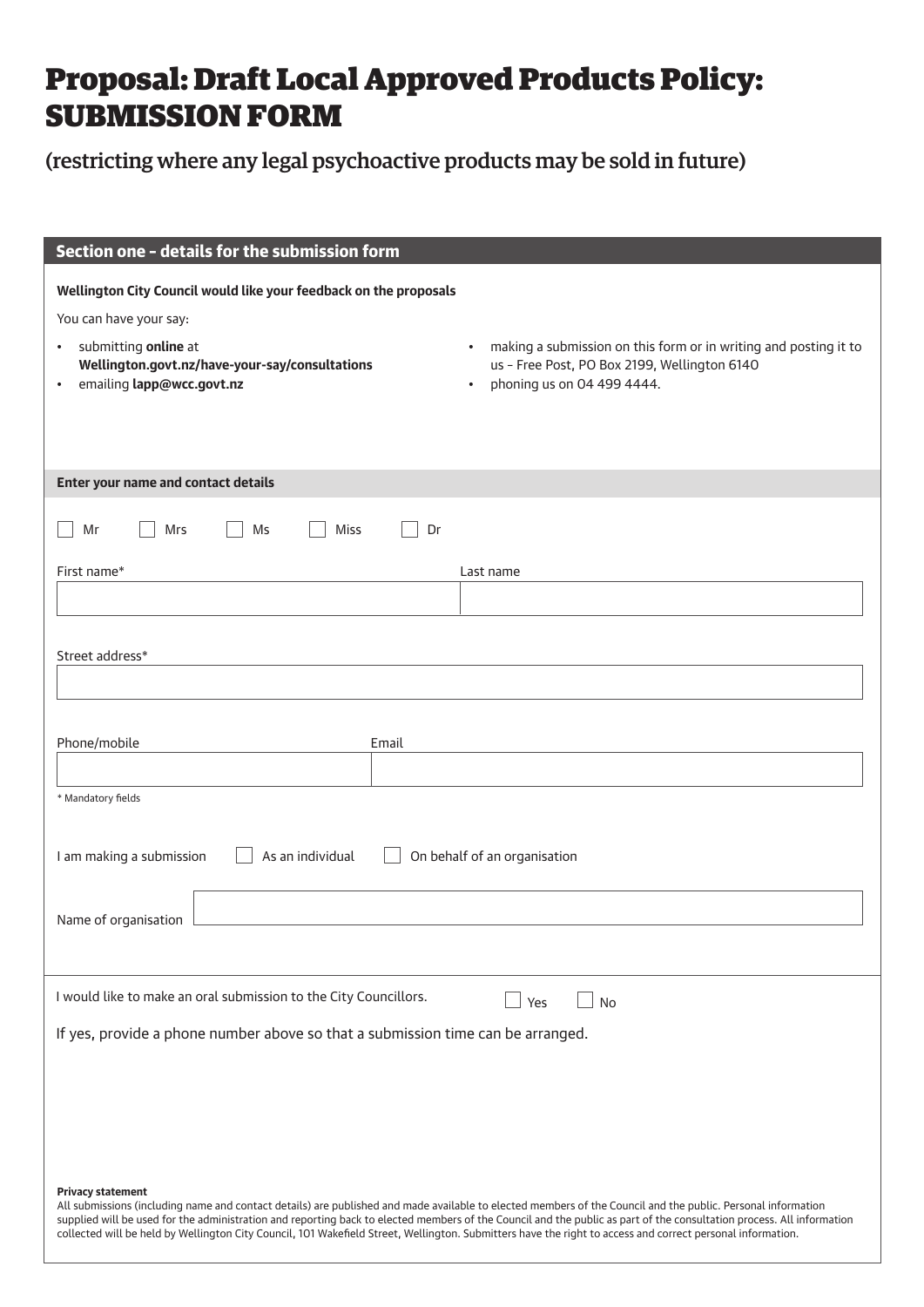### Section two – questions

| 1. Do you think the Wellington City Council needs a local approved products policy (LAPP) for where premises are licensed to sell |
|-----------------------------------------------------------------------------------------------------------------------------------|
| approved products?                                                                                                                |

2. Which of the proposed options for a LAPP do you prefer? Why do you prefer that option?

3. Do you think the appropriate area has been chosen for where approved products may be sold (eg the section of the southern Central Business District in options 1 and 2)? If possible, please identify the evidence to support your views.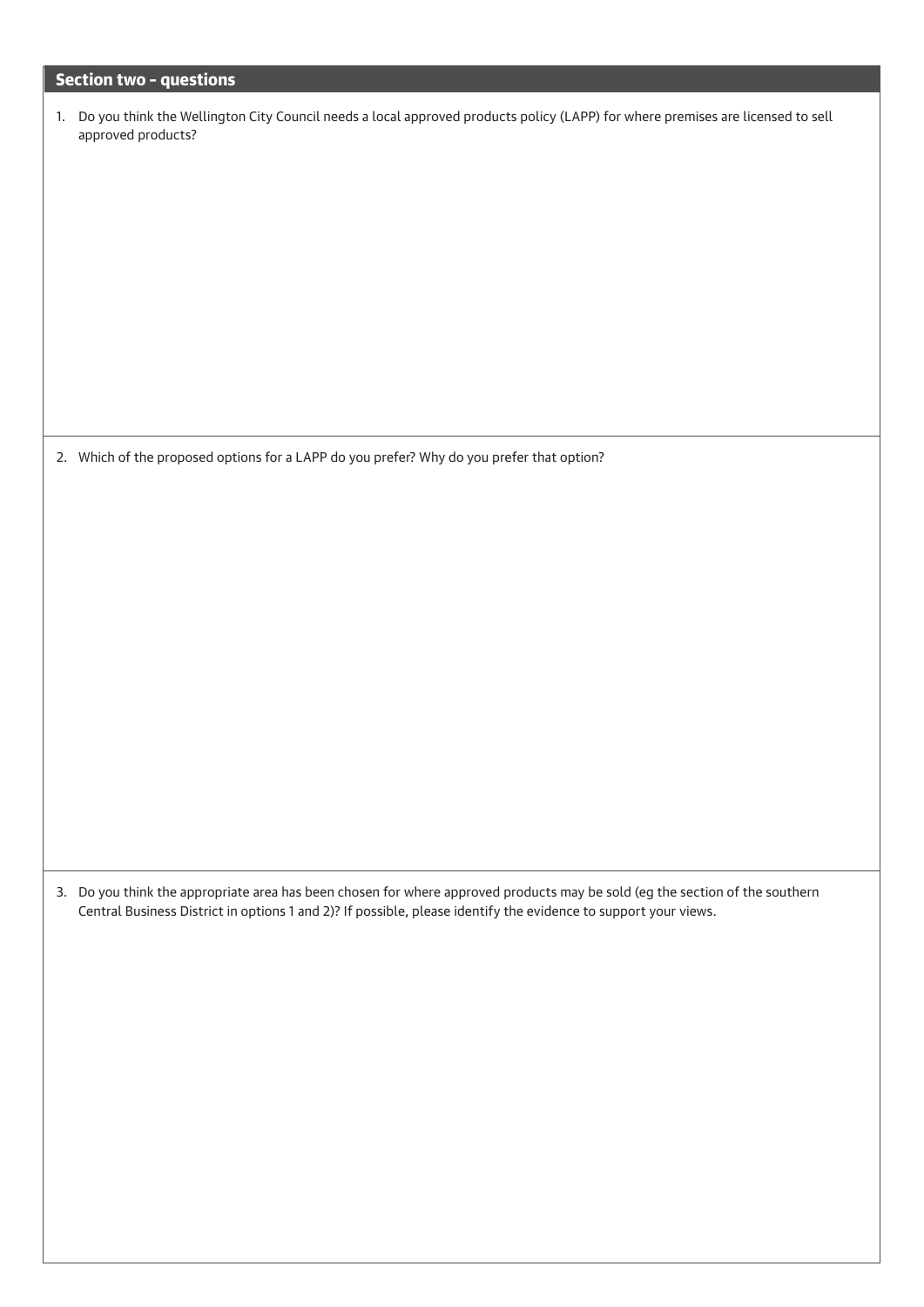| 4. Do you think the options have included the appropriate sensitive sites for licensed premises to be located away from? If |
|-----------------------------------------------------------------------------------------------------------------------------|
| possible, please identify the evidence to support your views.                                                               |

5. Do you have any comments on the minimum proposed distances between sensitive sites and licensed premises?

6. Do you have any comments on the minimum proposed distances between premises licensed to sell approved products?